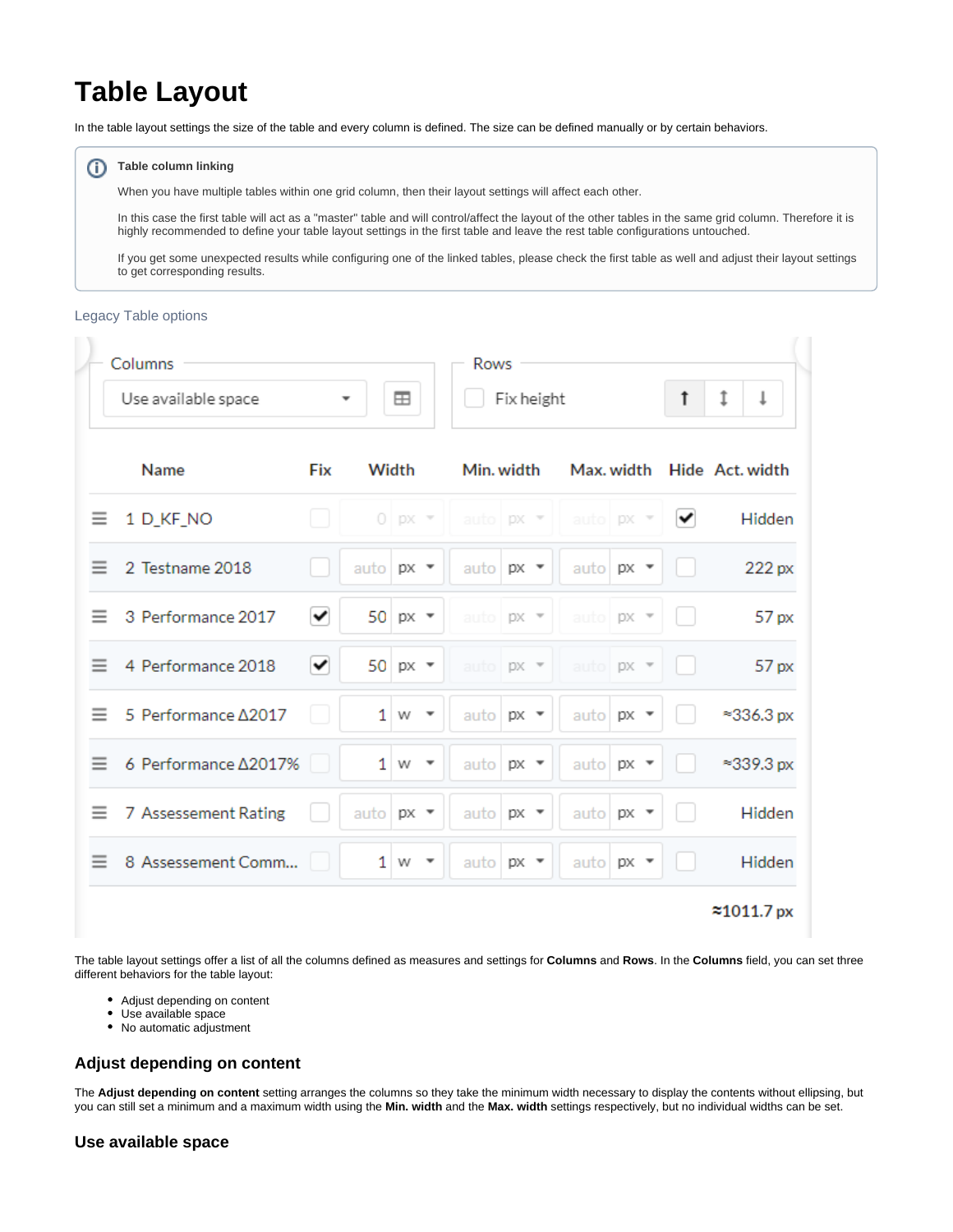The **Use available space** setting expands the entire table to the maximum width of its parent container. By using the **Fix** option, you can then set individual columns to occupy only their minimum necessary width to give more space to the remaining columns. You can still set a minimum and maximum width for the columns.

# **No automatic adjustment**

The **No automatic adjustment** setting is the most flexible, as it lets you set individual widths, minimum widths and maximum widths for each column.

# **Per-column settings**

The column list is where you can set individual settings to each column, depending on the column behavior you set for the table as well as changing the order of columns by dragging-and-dropping the entries.

#### **Column order**

The column order can be set by dragging them with the drag icon. The **No.** (number) will change accordingly.

#### **Fix**

The **Fix** checkbox is used to force the specified width to the respective column.

#### **Widths**

For each column you can set the width, minimum width and maximum width in either pixels (px), millimeters (mm), or percentage of the table width (%).

If you have chosen the mode **Use available space**, please note that TRUECHART tries to optimize so that all table contents are displayed. If O) TRUECHART cannot calculate the optimal width of a table column, it uses the value specified in the Notation Manual (Table Other Column width) as a starting point for the calculation. You can override this by defining a minimum width for the column in the table layout settings.

#### **Hide**

Use the Hide checkbox to hide a specific column. Columns can also be hidden by the display condition in the [dimensions](https://dev.highcoordination.de/wiki/display/tckb/Dimension+settings#Dimensionsettings-General) or [measure](https://dev.highcoordination.de/wiki/display/tckb/Measure+settings#Measuresettings-Generalsettings) settings

#### **Actual width**

Act. width indicates the actual width the column will occupy. You can hover the value to see a tool-tip with more details about the calculated width.

# **Width units**

You can set the width, maximum and minimal widths in four different units:

- Pixels (**px**)
- Millimeters (**mm**)
- Percent (**%**)
- Weighted (**w**)

The Split columns evenly button in the **Columns** field set defines a uniform width for all non-hidden columns. It doesn't work in the **Adjust depending on content** mode. Width of value columns can be defined in the Notation manual and is overridden by a custom setting in the table dialog.

# Table 2.0 Options:

| <b>Ⅲ</b> Cell name 1                                                    | Table 2.0          | Table Layout - C <sup>a</sup> |
|-------------------------------------------------------------------------|--------------------|-------------------------------|
| Columns<br>Adjust depending on content<br>E<br>$\overline{\phantom{a}}$ | Rows<br>Fix height |                               |
| Header<br>Enable sorting by column header                               | Freeze header row  |                               |

For table 2.0 we have introduced new options from v2022.4.0 :

- **Header Sorting &**
- **Freeze Header row**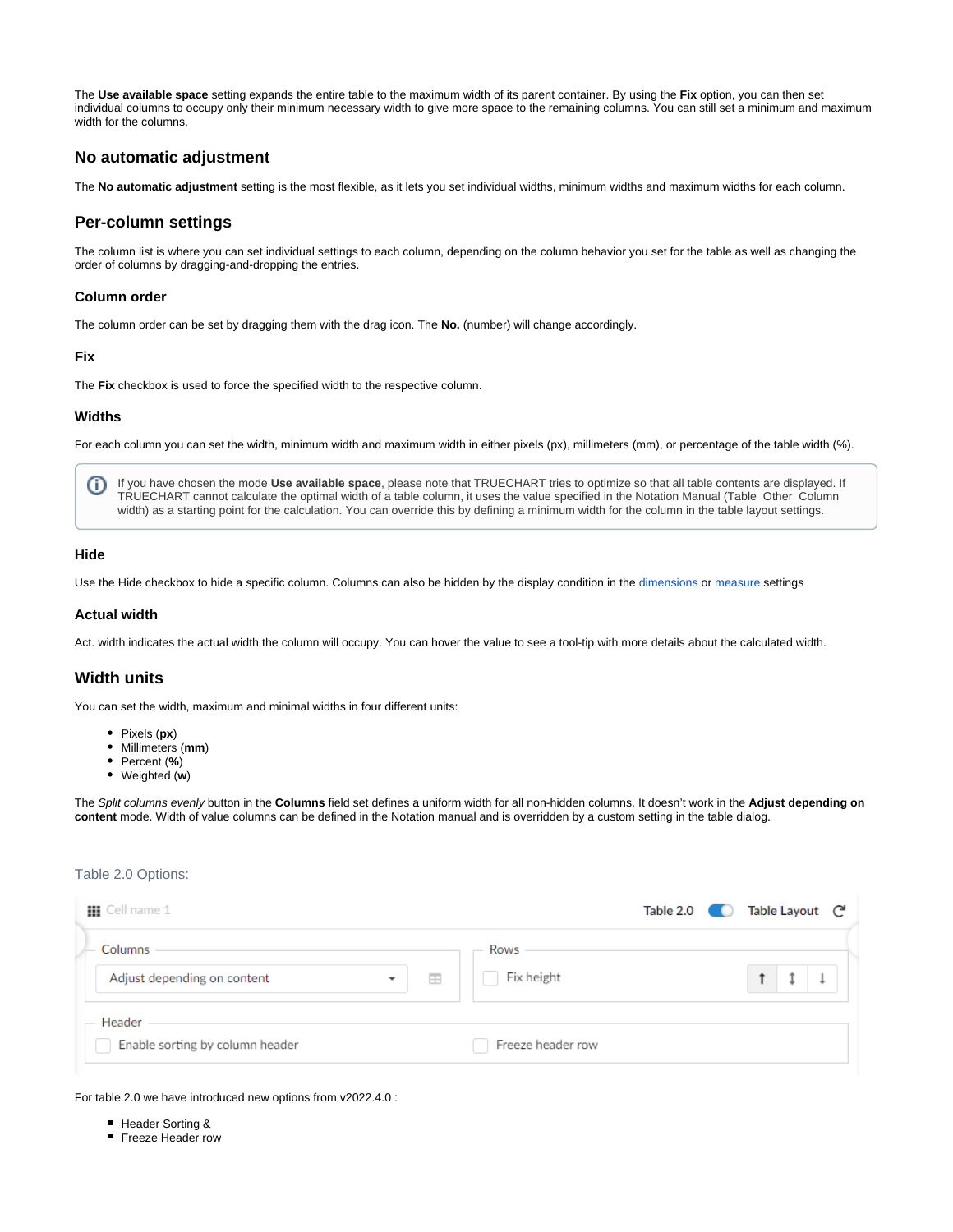# Header Sorting

Allows the user to click on a table header to sort it by the selected column either Ascending or Descending.

| Context<br>context1<br>$\overline{\phantom{a}}$<br><b>Display condition</b><br>Name<br><b>In DimensionsRegion</b><br>$\mathrel{\mathop{\boxplus}}$<br>$f_{x}$<br>$\blacktriangleright$ Dimensions (2)<br><b>Description</b><br><b>Dimensions Region</b><br>Auto<br><b>Dimensions Customer</b><br>$\triangleright$ Measures (1)<br>٠<br><b>Tags</b><br>[x] Variables<br><b>First value</b><br><b>Rest</b><br>Alignment<br>Label<br>1 1 1<br>In Rest<br>Calculated by TRUECHART<br>Show only<br><b>Target</b><br>20<br><b>Entries</b><br>Self<br>$\overline{\phantom{a}}$<br><b>Total value</b><br><b>Time</b><br>Sorting | Copy definition from<br>$\mathrel{\mathop{\mathsf{e}}\nolimits}$ | <b>In Dimensions Region</b> |                          |                          |  |  |
|-------------------------------------------------------------------------------------------------------------------------------------------------------------------------------------------------------------------------------------------------------------------------------------------------------------------------------------------------------------------------------------------------------------------------------------------------------------------------------------------------------------------------------------------------------------------------------------------------------------------------|------------------------------------------------------------------|-----------------------------|--------------------------|--------------------------|--|--|
|                                                                                                                                                                                                                                                                                                                                                                                                                                                                                                                                                                                                                         |                                                                  |                             |                          |                          |  |  |
|                                                                                                                                                                                                                                                                                                                                                                                                                                                                                                                                                                                                                         |                                                                  |                             |                          | $f\boldsymbol{x}$        |  |  |
|                                                                                                                                                                                                                                                                                                                                                                                                                                                                                                                                                                                                                         |                                                                  |                             |                          |                          |  |  |
|                                                                                                                                                                                                                                                                                                                                                                                                                                                                                                                                                                                                                         |                                                                  |                             |                          |                          |  |  |
|                                                                                                                                                                                                                                                                                                                                                                                                                                                                                                                                                                                                                         |                                                                  |                             |                          |                          |  |  |
|                                                                                                                                                                                                                                                                                                                                                                                                                                                                                                                                                                                                                         |                                                                  |                             |                          |                          |  |  |
|                                                                                                                                                                                                                                                                                                                                                                                                                                                                                                                                                                                                                         |                                                                  |                             |                          | $\overline{\phantom{a}}$ |  |  |
|                                                                                                                                                                                                                                                                                                                                                                                                                                                                                                                                                                                                                         |                                                                  |                             | $\circ$                  |                          |  |  |
|                                                                                                                                                                                                                                                                                                                                                                                                                                                                                                                                                                                                                         |                                                                  |                             |                          | $\bullet$                |  |  |
|                                                                                                                                                                                                                                                                                                                                                                                                                                                                                                                                                                                                                         |                                                                  |                             |                          |                          |  |  |
|                                                                                                                                                                                                                                                                                                                                                                                                                                                                                                                                                                                                                         |                                                                  |                             |                          | $\sqrt{f}X$              |  |  |
|                                                                                                                                                                                                                                                                                                                                                                                                                                                                                                                                                                                                                         |                                                                  |                             |                          |                          |  |  |
|                                                                                                                                                                                                                                                                                                                                                                                                                                                                                                                                                                                                                         |                                                                  |                             | $\overline{\phantom{a}}$ |                          |  |  |
|                                                                                                                                                                                                                                                                                                                                                                                                                                                                                                                                                                                                                         |                                                                  |                             |                          |                          |  |  |
|                                                                                                                                                                                                                                                                                                                                                                                                                                                                                                                                                                                                                         |                                                                  |                             | $\circ$                  |                          |  |  |
|                                                                                                                                                                                                                                                                                                                                                                                                                                                                                                                                                                                                                         |                                                                  |                             | $\circ$                  |                          |  |  |
|                                                                                                                                                                                                                                                                                                                                                                                                                                                                                                                                                                                                                         |                                                                  |                             |                          | $\blacksquare$           |  |  |
| Order<br><b>Target</b>                                                                                                                                                                                                                                                                                                                                                                                                                                                                                                                                                                                                  |                                                                  |                             |                          |                          |  |  |

# Freeze Header Row

Similar to the MS Excel function, the freeze header row will keep the table's headers visible while scrolling large tables: